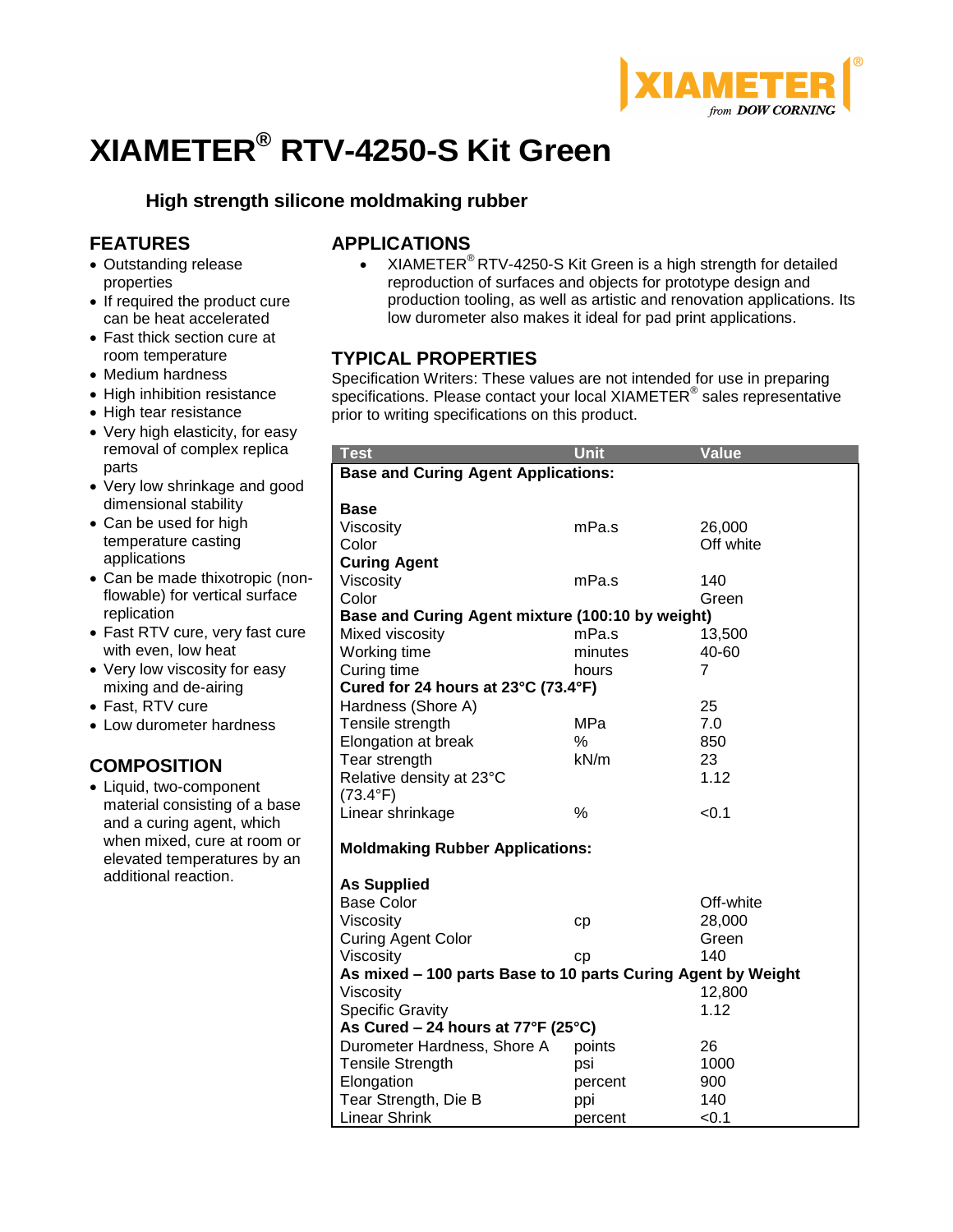# **DESCRIPTION**

XIAMETER RTV-4250-S Kit Green is a two-component material consisting of XIAMETER RTV-4250-S Kit Green. A range of materials can be cast into the cured silicone mold: plaster, polyurethane, polyester and other reactive resins are materials typically used.

## **HOW TO USE Substrate preparation**

The surface of the original should be clean and free of loose material. XIAMETER RTV-4250-S Kit Green releases well from most substrates after cure. With porous substrates, a release agent or barrier coat may be needed to seal the surface. Release coatings such as petroleum jelly or others can be used.

In all cases, it is advisable to check before casting that no discoloration or adhesion occurs between the product and the original mold or frame.

#### **Moldmaking Rubber Applications: Application**

Thoroughly shake/stir the curing agent before use. Weigh out 100 parts of base and 10 parts of curing agent in a clean container. Accurate weighing is essential, as inaccuracies can cause a significant decrease in performance of the cured rubber (the base to curing agent ratio must be between 100:9.5 and 100:10.5). Mix until the curing agent is completely dispersed in the base and a uniform color is obtained.

Heat generated by mixing should be minimized. Mix suitably small quantities to ensure adequate working time. (See Table I.) Entrapped air should be removed in a vacuum chamber,

allowing the mixture to completely expand and then collapse. After three additional minutes of vacuum, the mix should be inspected and can be used if free from air bubbles. A volume increase of two to three times will occur on vacuum de-airing of the mixture, so a suitably large container should be chosen.

Pour the mixed basic and curing agent onto the master, avoiding air entrapment. The catalyzed mixture will typically cure to a flexible rubber within six to eight hours at room temperature (see Table I), and the part can be demolded. Heat accelerating the cure is possible, but this will produce some apparent shrinkage of the mold due to differences in the volume contraction on cooling between the silicone rubber and the original. The higher the curing temperature, the greater the likelihood of differences in dimensions.

#### **Moldmaking Rubber Applications: Inhibition of Cure**

All addition-cure silicone elastomers are susceptible to cure inhibition when in contact with certain materials and chemicals. Mixing containers, mold construction materials, masters and release agents should be checked for any inhibition effect before use by properly mixing base and curing agent and applying a small amount against the surfaces. Inhibition has occurred if the elastomer is only partially cured after 16 hours, or has a sticky surface in contact with another material. Amines and sulfur-containing materials are strong inhibitors, as are organotin salts used in condensation-cure silicones. Wet or moist surfaces can cause gas bubbles to form

during cure in the silicone adjacent to the substrate surface.

#### **Base and Curing Agent Applications: Mixing**

The product contains a pigment which acts as an indicator for proper measuring and mixing. Thoroughly shake/stir the curing agent before use so that any sedimented pigment is redispersed.

Weigh 100 parts of base and 10 parts of curing agent in a clean container, then mix together until the curing agent is completely dispersed in the base. Hand or mechanical mixing can be used, but do not mix for an extended period of time or allow the temperature to exceed 35°C (95°F). Mix sufficiently small quantities to ensure thorough mixing of base and curing agent.

It is strongly recommended that entrapped air be removed in a vacuum chamber, allowing the mix to completely expand and then collapse. After a further 1- 2 minutes under vacuum, the mix should be inspected and can be used if free of air bubbles. A volume increase of 2-3 times will occur on vacuum de-airing the mixture, so a suitably large container should be chosen.

**Note**: If no vacuum de-airing equipment is available, air entrapment can be minimized by mixing a small quantity of base and curing agent, then using a brush, painting the original with a 1-2mm layer. Leave at room temperature until the surface is bubble free and the layer has begun to cure. Mix a further quantity of base and curing agent and proceed as follows to produce a final mold.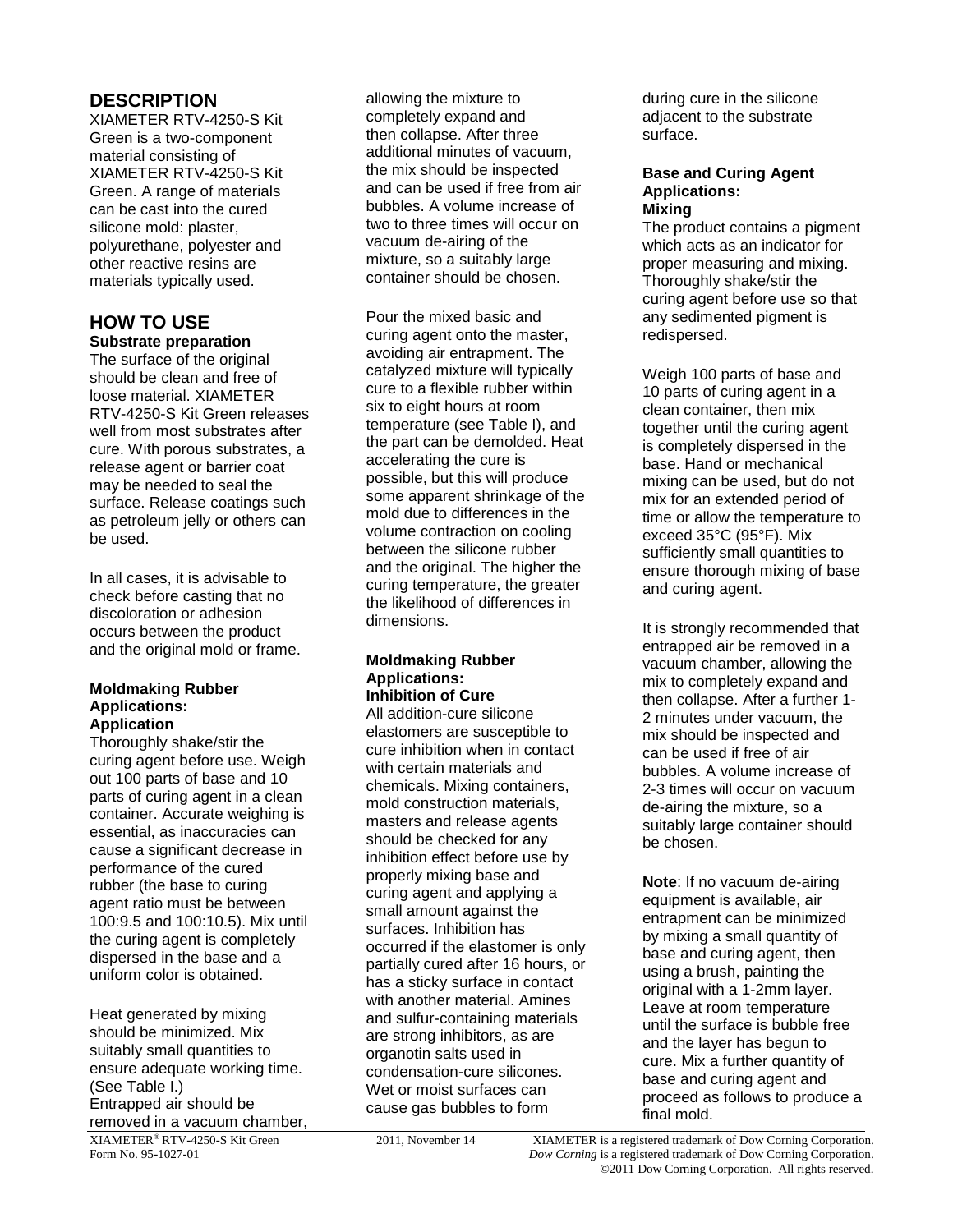The base/curing agent ratio MUST be between 100:9.5 and 100:10.5.

#### **Base and Curing Agent Applications: Pouring the mixture and curing**

Pour the mixed base and curing agent as soon as possible onto the original, avoiding air entrapment. The catalyzed material will cure to a flexible rubber within 68 hours at room temperature (2224° C/ 71.675.2° F) and the mold can then be removed. If the working temperature is significantly lower, the cure time will be longer. Heat accelerating the cure is possible, but this will produce some apparent shrinkage of the mold due to differences in volume contraction on cooling between the silicone rubber and the original. The higher the curing temperature, the greater the likely differences in dimensions.

#### **Table 1: Pot life and cure time**

| Temp.<br>$^{\circ}$ C ( $^{\circ}$ F) | Working<br>time<br>minutes | Time to<br>cure |
|---------------------------------------|----------------------------|-----------------|
| 5(41)                                 | >360                       | >24             |
|                                       |                            | hours           |
| 10(50)                                | 280                        | 20 hours        |
| 15 (59)                               | 165                        | 12 hours        |
| 20 (68)                               | 105                        | 10 hours        |
| 25 (77)                               | 45                         | 7 hours         |
| 30 (86)                               | 30                         | 4 hours         |
| 40 (104)                              |                            | 40              |
|                                       |                            | minutes         |
| 50 (122)                              |                            | 20              |
|                                       |                            | minutes         |

## **Base and Curing Agent Applications: Additonal Information Inhibition of cure**

All addition-cured silicone elastomers are susceptible to cure inhibition when in contact with certain materials and chemicals. Inhibition has

occurred if the elastomer is only partially cured after 24 hours, or has a sticky surface in contact with another material. Amines and sulphur containing materials are strong inhibitors, as are organotin salts used in condensation cure silicone elastomers. Wet or moist surfaces can cause gas bubbles to be formed during cure in the silicone adjacent to the substrate surface. It is strongly recommended that mixing containers, mold construction materials, originals and release agents be checked for any inhibition effect before use.

#### **Base and Curing Agent Applications: Use at high temperatures**

Molds produced from XIAMETER RTV-4250-S Kit Green have a long life at elevated temperatures. However, continuous use above 200°C (392°F) will result in loss of elasticity over a period of time. Use above 250°C (482°F) is not recommended. When heated, a mold made of SILASTIC S Base will expand producing a small change in copy dimensions.

#### **Base and Curing Agent Applications: Reproduction of vertical surfaces**

If a skin mold is required of a vertical object or surface and cannot be made by normal pouring techniques, the catalyzed mixture can be made nonflowable by the addition of XIAMETER® RTV-3011 Thixo Additive

1. Prepare the original as described earlier.

2. Brush the original with a thin layer of catalyzed mixture. Repeat the operation when the first layer has started to cure, to achieve a coating thickness of >2mm. Leave to cure at room temperature until the material is tacky.

3. Prepare a new catalyzed mixture of XIAMETER RTV-4250-S Kit Green and add 3% by weight of XIAMETER RTV-3011 Thixo Additive and mix thoroughly until a paste consistency is reached. De-airing of the mixture is not required.

4. Using a spatula, cover the coated original with the thixotropic coating until all undercuts are filled; leave to cure for 8 hours at room temperature.

5. Construct a support mold using polyester resin or plaster and allow to set in contact with the silicone coating. Carefully remove the support mold. Peel the rubber off the original and place in the support mold.

#### **Base and Curing Agent Applications: Resistance to casting materials**

The chemical resistance of fully cured XIAMETER RTV-4250-S Kit Green is excellent, and similar to all addition-cure silicone elastomers. It should be noted however that ultimately, resins and other aggressive casting materials will attack silicone molds, changing physical properties, surface release and possibly mold dimensions. Molds should be checked periodically during long production runs.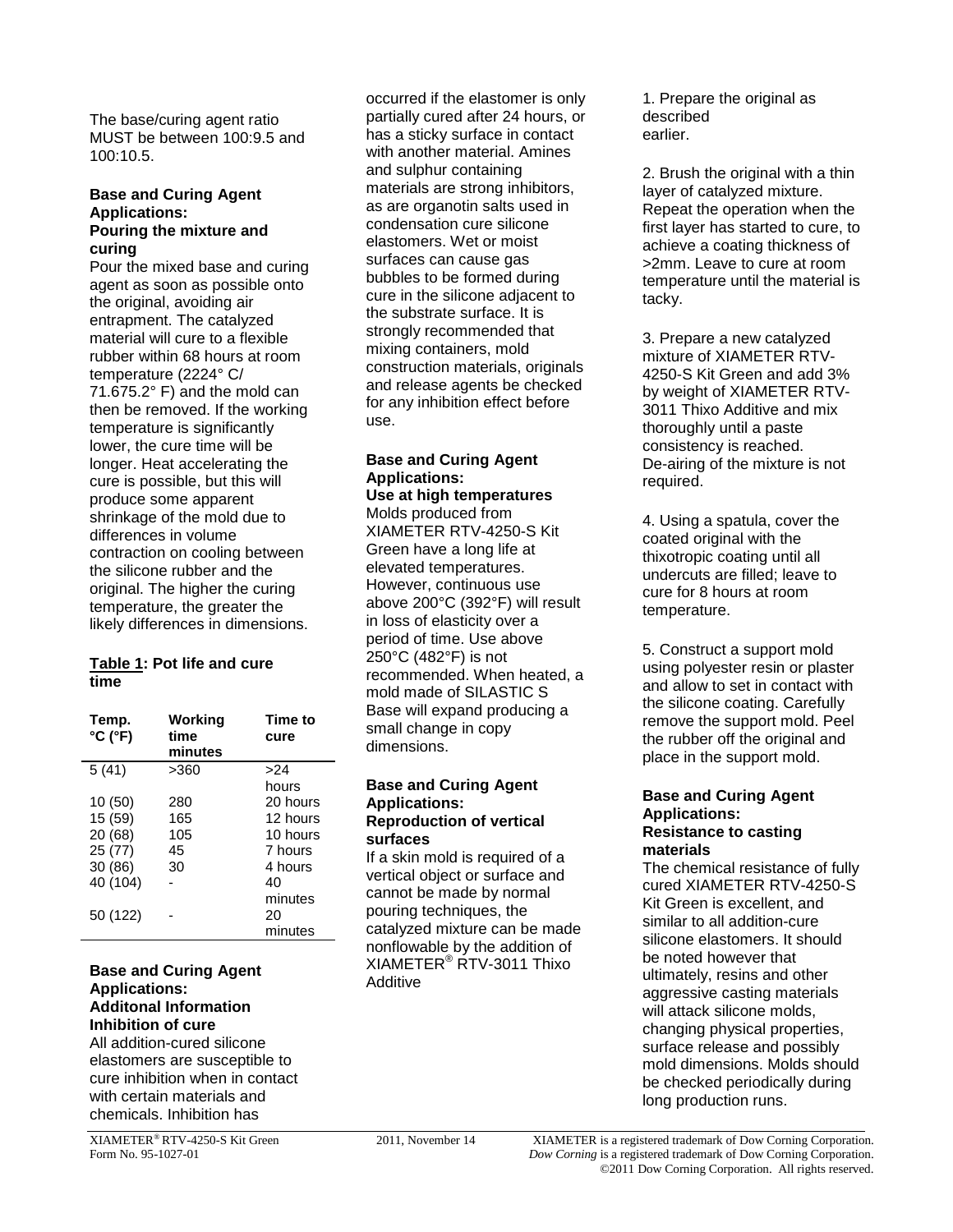## **Note:**

XIAMETER RTV-4250-S Kit Green is an industrial product and must not be used in food molding, dental and human skin molding applications.

## **PRODUCT SAFETY INFORMATION**

PRODUCT SAFETY INFORMATION REQUIRED FOR SAFE USE IS NOT INCLUDED IN THIS DOCUMENT. BEFORE HANDLING, READ PRODUCT AND MATERIAL SAFETY DATA SHEETS AND CONTAINER LABELS FOR SAFE USE, PHYSICAL, ENVIRONMENTAL, AND HEALTH HAZARD INFORMATION. THE MATERIAL SAFETY DATA SHEET IS AVAILABLE ON THE XIAMETER WEB SITE AT WWW[.XIAMETER.COM.](http://www.xiameter.com/)

Both base and curing agent can be sensitive to moisture and contamination. Ensure containers are tightly closed after.

# **STORAGE**

#### **Moldmaking Rubber Applications:**

Product should be stored at or below 90°C (32°F) in original, unopened containers.

#### **Base and Curing Agent Applications:**

Product should be stored at or below 25°C (77°F) in original, unopened containers.

The most up-to-date shelf life information can be found on the XIAMETER Web site in the Product Detail page under Sales Specification.

# **LIMITATIONS**

This product is neither tested nor represented as suitable for medical or pharmaceutical

uses. Not intended for human injection. Not intended for food use.

## **LIMITED WARRANTY INFORMATION – PLEASE READ CAREFULLY**

The information contained herein is offered in good faith and is believed to be accurate. However, because conditions and methods of use of our products are beyond our control, this information should not be used in substitution for customer's tests to ensure that our products are safe, effective, and fully satisfactory for the intended end use. Suggestions of use shall not be taken as inducements to infringe any patent.

Dow Corning's sole warranty is that our products will meet the sales specifications in effect at the time of shipment.

Your exclusive remedy for breach of such warranty is limited to refund of purchase price or replacement of any product shown to be other than as warranted.

### **DOW CORNING**

**SPECIFICALLY DISCLAIMS ANY OTHER EXPRESS OR IMPLIED WARRANTY OF FITNESS FOR A PARTICULAR PURPOSE OR MERCHANTABILITY.**

**DOW CORNING DISCLAIMS LIABILITY FOR ANY INCIDENTAL OR CONSEQUENTIAL DAMAGES.**